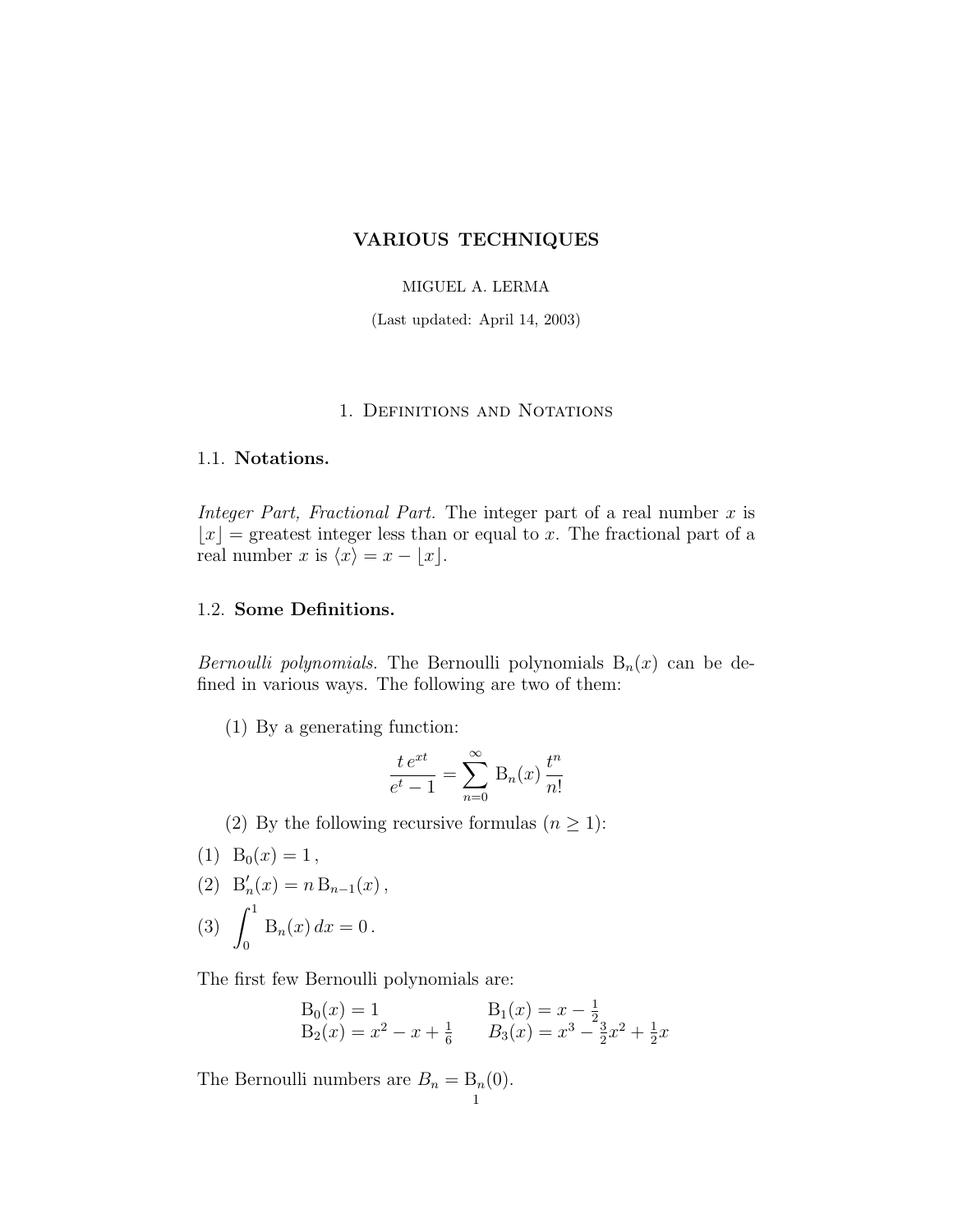## 2 MIGUEL A. LERMA

## 2. Various Techniques

2.1. Summation by Parts. This is a formula that resembles integration by parts:

$$
\sum_{k=m}^{n} a_k b_k = [a_n S_n - a_m S_{m-1}] + \sum_{k=m}^{n-1} (a_k - a_{k+1}) S_k,
$$

where  $S_k = \sum_{j=t}^{k} b_j$  (the lower limit is arbitrary).

Example: Prove that the following series converges for every  $x$  not an integer:

$$
\sum_{n=1}^{\infty} \frac{e^{2\pi i n x}}{n}.
$$

 $Answer: We call$ 

$$
S_N = \sum_{n=0}^N e^{2\pi i nx} = \frac{e^{2\pi i (N+1)x} - 1}{e^{2\pi i x} - 1} \qquad (x \notin \mathbb{Z}),
$$

$$
|S_N| \le \frac{2}{|e^{2\pi ix} - 1|}.
$$

Next using summation by parts:

$$
\sum_{n=1}^{N} \frac{e^{2\pi i n x}}{n} = \frac{1}{N} S_N - \frac{1}{1} S_0 + \sum_{n=1}^{N-1} \left( \frac{1}{n} - \frac{1}{n+1} \right) S_n
$$

$$
= \frac{S_N}{N} - 1 + \sum_{n=1}^{N-1} \frac{S_n}{n(n+1)}.
$$

Letting  $N \to \infty$  we get a series that converges absolutely by comparison with

$$
\sum_{n=1}^{\infty} \frac{2/|e^{2\pi ix} - 1|}{n(n+1)} = \frac{2}{|e^{2\pi ix} - 1|} \sum_{n=1}^{\infty} \frac{1}{n(n+1)} \stackrel{\text{(telescopic)}}{=} \frac{2}{|e^{2\pi ix} - 1|}.
$$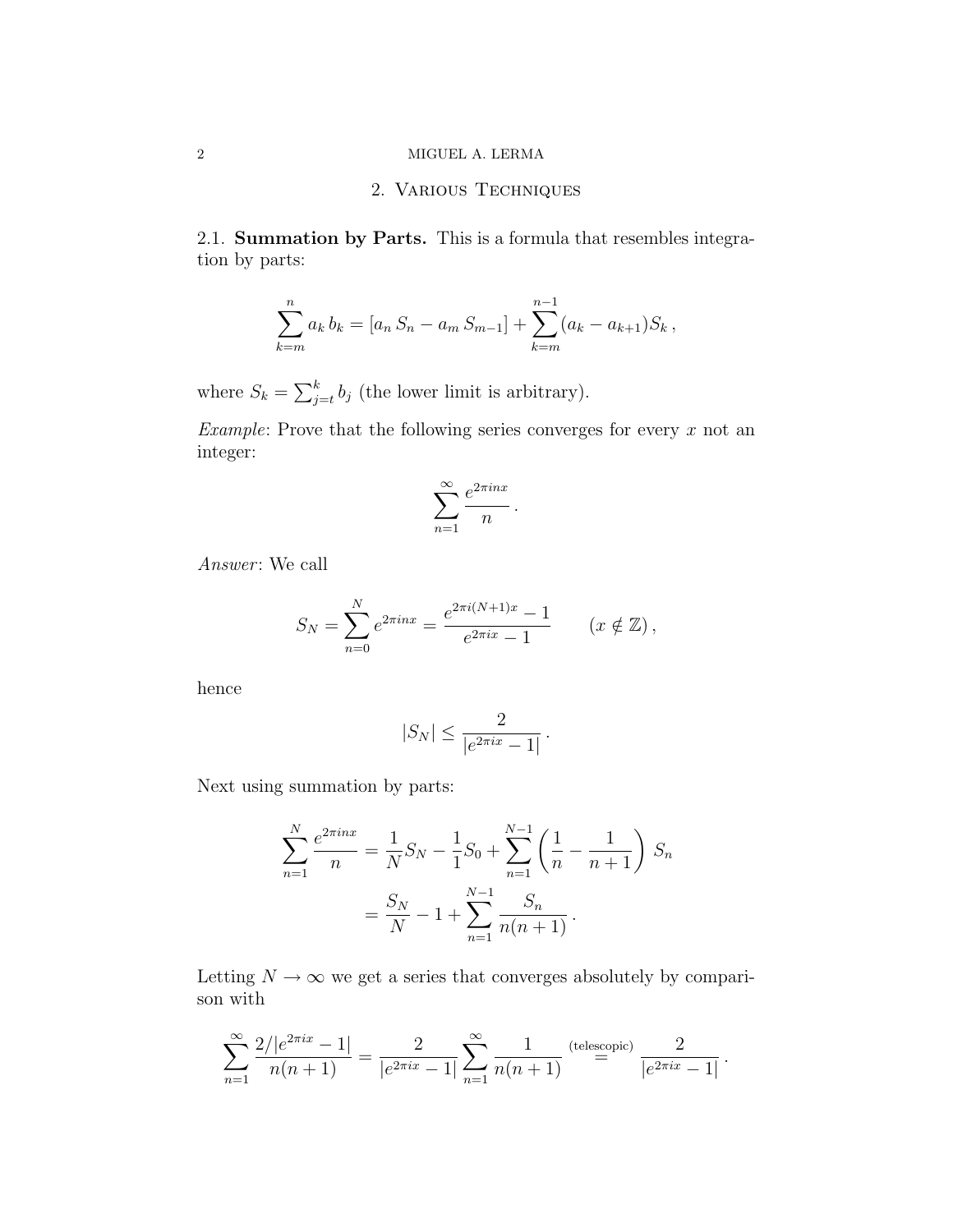### 3. Summation Formulas

3.1. The Euler-Maclaurin Summation Formula. Let  $f : [a, b] \to \mathbb{C}$  be a times differentiable.  $f^b | f^{(q)}(x)| dx \leq \infty$ . Then for  $1 \leq m \leq x$ .  $\mathbb C$  be q times differentiable,  $\int_a^b |f^{(q)}(x)| dx < \infty$ . Then for  $1 \le m \le q$ :

$$
\sum_{a < n \le b} f(n) = \int_{a}^{b} f(x) \, dx \\
+ \sum_{k=1}^{m} \frac{(-1)^k}{k!} \left( \mathcal{B}_k(\langle b \rangle) f^{(k-1)}(b) - \mathcal{B}_k(\langle a \rangle) f^{(k-1)}(a) \right) \\
+ \frac{(-1)^{m+1}}{m!} \int_{a}^{b} \mathcal{B}_m(\langle x \rangle) f^{(m)}(x) \, dx \, ,
$$

where  $B(x)$  is known in polynomial.

 $S^{univ}$   $\rightarrow$   $S^{univ}$  and  $S^{univ}$  are example of application of the Euler-Maclaurine of  $S^{univ}$ summation for  $\frac{1}{2}$  , we give the sum of the first m rth powers:

$$
S(m,r) = \sum_{n=1}^{m} n^{r} = 1^{r} + 2^{r} + 3^{r} + \dots + m^{r}.
$$

 $\text{Here } f(x) = x$ , so  $f^{(k)}(x) = 0$  for  $k > r$  and  $f(x) = r!x^{(r-k)}/(r-k)!$  for  $k = 0, 1, ..., r$ ,  $f^{(k)}(x) = 0$  for  $k > r$ , and

$$
\sum_{0 < n \le m} n^r = \int_0^m x^r \, dx
$$
\n
$$
+ \sum_{k=1}^{r+1} \frac{(-1)^k}{k!} \left( \mathcal{B}_k(\langle m \rangle) f^{(k-1)}(m) - \mathcal{B}_k(\langle 0 \rangle) f^{(k-1)}(0) \right)
$$
\n
$$
= \frac{m^{r+1}}{r+1} + \sum_{k=1}^{r+1} \frac{(-1)^k}{k!} B_k \frac{r!}{(r-k+1)!} m^{r-k+1} - \frac{B_{r+1}}{r+1}
$$
\n
$$
= \frac{m^{r+1}}{r+1} + \frac{1}{r+1} \sum_{k=1}^{r+1} (-1)^k \binom{r+1}{k} B_k m^{r-k+1} - \frac{B_{r+1}}{r+1}
$$

Hence

$$
S(m,r) = \sum_{n=1}^{m} n^{r} = \frac{1}{r+1} \left\{ \left( \sum_{k=0}^{r+1} (-1)^{k} \binom{r+1}{k} B_{k} m^{r-k+1} \right) - B_{r+1} \right\}
$$

where  $B_k$  are the Bernoulli numbers  $B_0 = 1$ ,  $B_1 = -1/2$ ,  $B_3 = 1/6$ , etc.